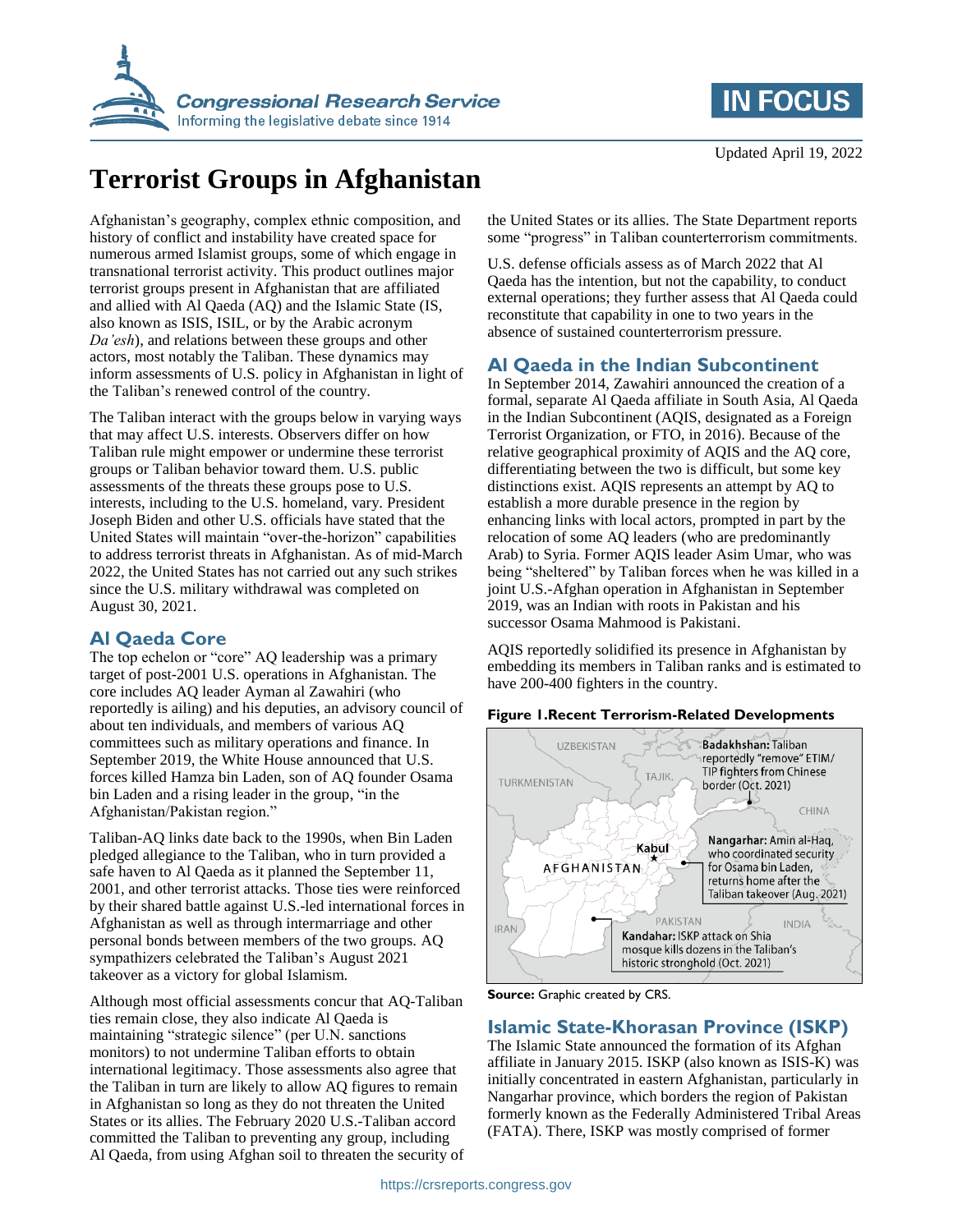Tehrik-e-Taliban Pakistan (TTP, see below) militants who fled Pakistani army operations in the FATA after mid-2014.

Arguably one of the Islamic State's most successful affiliates, ISKP was "nearly eradicated" from its main base in eastern Afghanistan in late 2019 by U.S. and Afghan military offensives and, separately, the Taliban. An ISKP contingent in northern Afghanistan was similarly defeated in 2018. Still, ISKP continued to conduct attacks against various targets, including a suicide bombing at Kabul's airport that killed and injured dozens of U.S. servicemembers and hundreds of Afghans in the midst of the August 2021 U.S. military withdrawal.

The fallout from Taliban takeover for ISKP is mixed. The Taliban appear to view ISKP as the primary threat to their renewed rule and have launched offensives against the group and executed at least one imprisoned former ISKP leader. At the same time, U.N. sanctions monitors assess in early 2022 that the number of ISKP fighters has increased to as many as 4,000 with the escape of former ISKP prisoners from jails opened after the Taliban takeover. ISKP again controls limited territory in eastern Afghanistan and has claimed numerous large-scale bombings against civilians, mainly targeting Afghanistan's Shia minority. ISKP attacks in 2021-2022 include bombings of Shia mosques in Kunduz, Kabul, and Kandahar, as well as in Peshawar, Pakistan.

U.S. defense officials assessed in March 2022 that ISKP "could establish an external attack capability against the United States or its allies in twelve to eighteen months, but possibly sooner if the group experiences unanticipated gains in Afghanistan."

#### **The Haqqani Network**

The Haqqani Network is an official, semi-autonomous component of the Afghan Taliban, a longtime ally of AQ, and a U.S.-designated FTO (since 2012). It was founded by Jalaluddin Haqqani, a leading anti-Soviet Islamist commander who became a prominent Taliban official and eventually a key leader in the post-2001 insurgency. The Taliban confirmed his death from natural causes in 2018.

The group's current leader is Jalaluddin's son, Sirajuddin Haqqani, who has also served as the deputy leader of the Taliban since 2015. Sirajuddin's appointment to lead the network likely strengthened cooperation between the Taliban and AQ; U.N. monitors have described the Haqqani Network as the "primary liaison" between the Taliban and AQ. In September 2021, Sirajuddin became the acting Interior Minister in the Taliban government, the highest ranking of several Haqqani Network-aligned individuals to hold cabinet posts. The U.S. Department of State has for years offered a reward of up to \$10 million for information leading to Haqqani's arrest.

The Haqqani Network is blamed for some of the deadliest attacks of the war in Afghanistan, including the death or injury of hundreds of U.S. troops, and has historically been described as close to Pakistan's intelligence agency.

#### **Other Groups**

**Tehrik-e-Taliban Pakistan (TTP).** The TTP, also known as the Pakistani Taliban, has "distinctive anti-Pakistan objectives," per U.N. monitors, but also fought alongside

the Afghan Taliban against the Afghan government inside Afghanistan (where the TTP has thousands of fighters). An umbrella organization for a number of Pakistan-based extremist groups that came into conflict with the government of Pakistan after 2007, the TTP began to splinter following the 2013 death of leader Hakimullah Mehsud. In 2014, some TTP members pledged allegiance to the Islamic State and subsequently relocated to eastern Afghanistan in response to Pakistani army operations that mostly drove the group from its safe havens in the former FATA. Continued military pressure (Mehsud's successor was killed by a U.S. drone strike in Afghanistan's Kunar province in 2018) greatly reduced the group's activity in subsequent years. However, reunification between TTP and some former splinter groups (possibly facilitated by AQ) since 2020 has swelled the group's ranks. The TTP may benefit further from the Taliban takeover and release of TTP prisoners in Afghanistan. TTP attacks in Pakistan escalated considerably after the Taliban takeover, leading the Pakistani government to seek the mediation of the Afghan Taliban (Sirajuddin Haqqani specifically, per some media reports) in brokering a month-long ceasefire that ended in December 2021. Attacks have escalated in 2022.

"There are no recent signs that the Taliban has taken steps to limit the activities of foreign terrorist fighters in the country. On the contrary, terrorist groups enjoy greater freedom there than at any time in recent history."

*-Twenty-ninth report of the Analytical Support and Sanctions Monitoring Team submitted pursuant to resolution 2368 (2017) concerning ISIL (Da'esh), Al-Qaida and associated individuals and entities,* February 3, 2022

**Islamic Movement of Uzbekistan (IMU).** Designated an FTO in 2000, the IMU was once a prominent ally of AQ. Formed by Uzbeks who fought with Islamist forces in Tajikistan's 1992-1997 civil war, the IMU allied with the Taliban and launched attacks into other Central Asian states. After U.S. military operations began in 2001, the group's focus was in Afghanistan and Pakistan. U.N. sanctions monitors report that IMU, along with other Central Asian terrorist groups, has "greater freedom of movement" in Afghanistan under the Taliban government.

**Eastern Turkistan Islamic Movement (ETIM).** ETIM (also known as the Turkistan Islamic Party) seeks to establish an independent Islamic state for the Uyghurs, a Muslim-majority, Turkic-speaking people in western China. In 2002, the U.S. government designated ETIM as an FTO, citing the group's ties to AQ; in late 2020, it removed ETIM from another list, the Terrorist Exclusion List (to which the group had been added in 2004), stating that "for more than a decade, there has been no credible evidence that ETIM continues to exist." U.N. sanctions monitors reported in February 2022 that ETIM has hundreds of fighters in northern Afghanistan and a larger presence in Idlib, Syria. The Taliban reportedly have moved Uyghur militants away from the Afghan-Chinese border in response to Chinese government concerns.

**Clayton Thomas**, Specialist in Middle Eastern Affairs